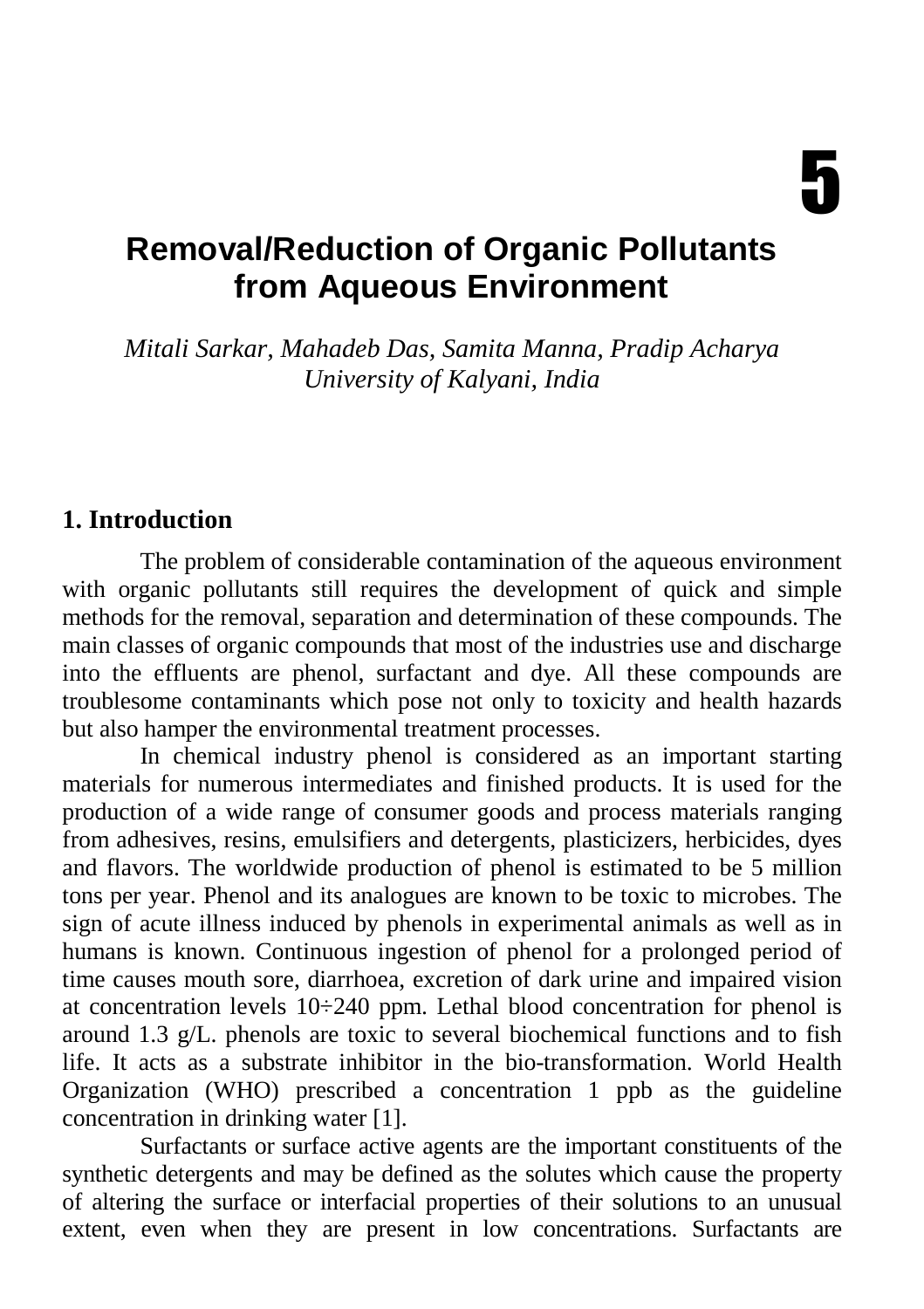classified according to their ionization in water, as anionic, cationic and nonionic. The anionics are by far the most important commercially and are therefore, the once most likely to be found in streams and lakes receiving water born wastes from cities and industries. The toxicity of anionic surfactant various fishes are studied by Van Emden et al [2]. Other investigators also reported the acute and chronic effects of anionic surfactants on mice, rabbit, dog and monkey Fitzhugh et al. J.Am.Pharm. Assoc. 37,29,1948, Hopper, S, H. J. Am, Pharm. Assoc. 38, 428, 1949 [3,4]. The growth of algae as well as cause of eutrophication is reported due to the anionic surfactants. Keeping in view the various detrimental effects of anionic detergents WHO has given 0.5 ppm as its limit for general acceptibility and 1 ppm as the allowable limit of drinking water [1].

Disposal of dyeing industry waste water pose one of the major problem, because such effluents contain a number of contaminants including acid or base, dissolve solids, surfactants and color. Out of these, color is the first contaminant to be recognized because it is visible to human eye. The dye causes the harmful action to various aquatic lives. As it is resistant to light it protects the sunlight from penetrating through it and reduces the aesthetic quality of water.

Possible methods of color removal include chemical oxidation, froth flotation, coagulation, adsorption, etc. The anionic surfactants generally are removed by the chemical precipitation, foam separation, ultrafiltration and adsorption. Possible means of removal of phenols from waste water include ion exchange, reverse osmosis, chemical oxidation, precipitation, distillation, gas stripping, solvent extraction, adsorption or bio remediation.

Among the all possible technologies adsorption is found suitable for all the above classes of organics viz. dyes, surfactants and phenols. The viability of adsorption depends on the cost, stability and regeneration of the adsorbent. Removal of organic pollutants by adsorption on active carbon is used successfully for a long time [5]. But the high cost of active carbon prompted the search for other low cost adsorbents. Literature study indicates several types of adsorbent for removal of surfactants, phenols and color from waste water [6-15].

In the present communication, the fly ash, a solid waste generated from thermal power plants is chosen as the potential adsorbent for removal or reduction of pollution loads either due to 4-nitrophenol, sodium dodecyl sulphate (anionic surfactant) (SDS) or malachite green (MG). The method is simple, efficient and cost effective.

## **2. Materials and Methods**

Compounds under observation were SDS, MG and 4-nitro phenol. All compounds were of AnalR grade from E. Mark, Germany. All the experiments were carried out in a batch mode in a shaking incubator. The batch experiments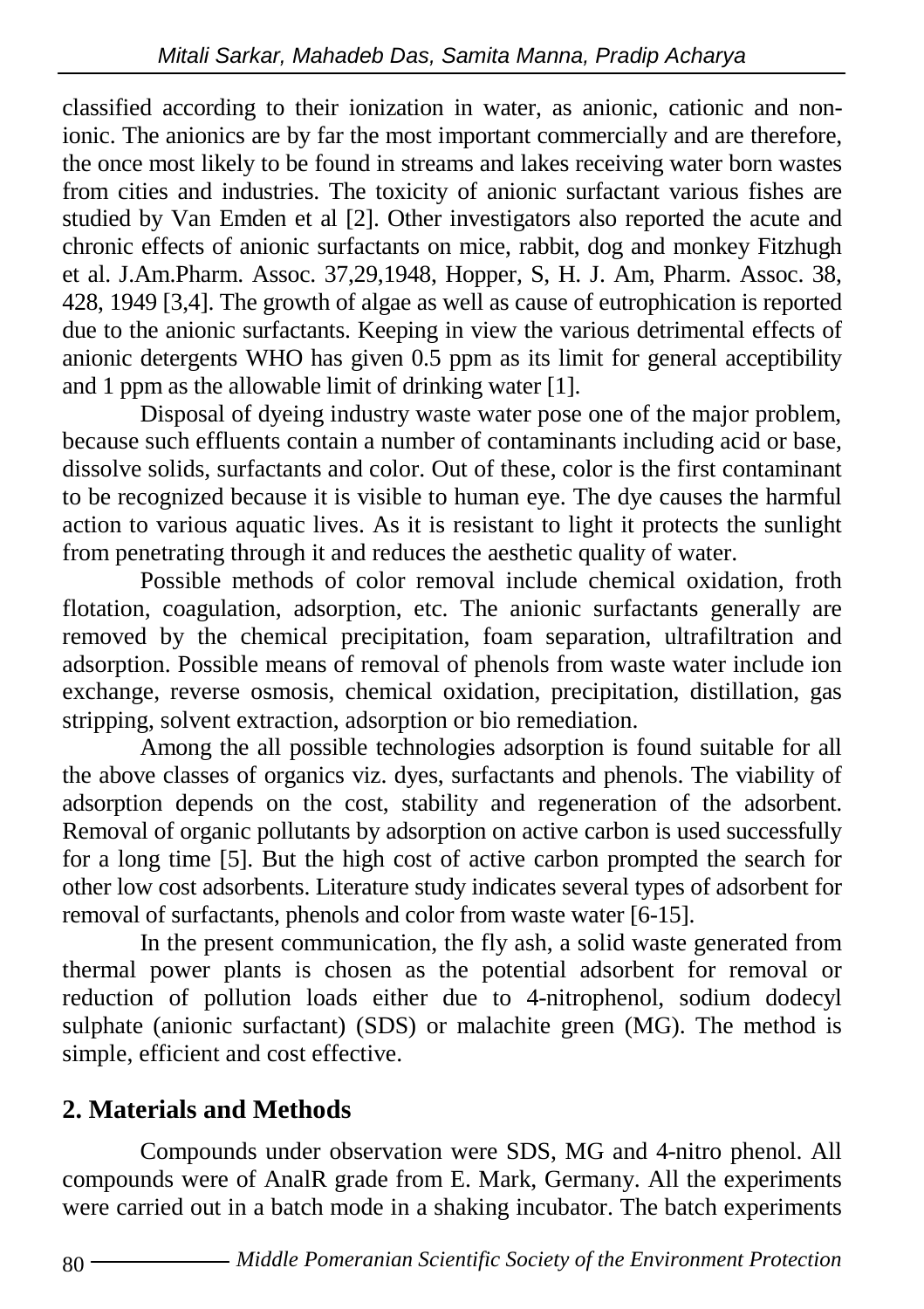were run in different glass bottles of 100 ml capacity using average speed shaker. Prior to each experiment,1.0 g of fly ash was added to definite volume of solution taken in each bottle. The stirring was kept constant for each run through the experiments ensuring equal mixing. The desired pH was maintained using dilute NaOH/HCl solution. The bottle containing the solutions was withdrawn from the shaker at the definite time interval, centrifuged and the solute remaining in the solutions was measured spectrophotometrically (16).

## **3. Results and Discussion**

## **3.1. Characterization of fly ash**

In order to study the effectiveness of the fly ash as adsorbent both the physico-chemical parameters and the surface analyses are performed. The main constituents of fly ash are the SiO<sub>2</sub> (72.9%) and Al<sub>2</sub>O<sub>3</sub> (14.5 %) with minor constituents of CaO (2.0%), MgO (0.8) and Fe<sub>2</sub>O<sub>3</sub> (3.7 %). The loss of ignition is found as 8.9%. The surface area is calculated and is found to be  $12.97 \text{ cm}^2$  and bulk density 3.24 g/cubic centimeter. The XRD (X ray diffraction pattern) and the SEM (Scanning electron microscope) photographic data at different magnifications reveal the porous texture of fly ash. Many small holes are seen on the surface of the fly ash. The high percentage of silica and alumina in fly ash together with its porous structure makes it a good candidate for utilization as an inexpensive adsorbent for bulk use.

### **3.2. The process optimization for attainment of equilibrium**

The adsorption of organic pollutant on the fly ash surface depends on the various parameters like initial solute concentration, pH and temperature of the solutions. The dose and particle size of the adsorbent, the agitation period and agitation speed govern the attainment of equilibrium. The variables for interaction of different solutes or fly ash are indicated in the Table 1.

| <b>Table. 1.</b> Range of operational variables during adsorption of different solutes on fly ash |                                  |  |  |                                                                              |  |  |  |  |
|---------------------------------------------------------------------------------------------------|----------------------------------|--|--|------------------------------------------------------------------------------|--|--|--|--|
|                                                                                                   |                                  |  |  | Tabela 1. Zakres zmiennych operacyjnych podczas adsorpcji różnych substancji |  |  |  |  |
|                                                                                                   | rozpuszczonych na popiele lotnym |  |  |                                                                              |  |  |  |  |

|                             | <b>SDS</b>      | 4-nitrophenol  | Malachite green |
|-----------------------------|-----------------|----------------|-----------------|
| Initial concentration (ppm) | $20 \div 200$   | $125 \div 500$ | $75 \div 250$   |
| pH                          | $2.0 \div 10.0$ | $3.0 \div 9.0$ | $2.0 \div 8.0$  |
| Temperature $(K)$           | $293 \div 313$  | $293 \div 313$ | $293 \div 313$  |
| Particle size $(\mu m)$     | $53 \div 125$   | $53 \div 125$  | $75 \div 500$   |
| Agitation time (min)        | 120             | 240            | 90              |
| Agitation speed (rpm)       | $200 \div 400$  | $200 \div 500$ | $200 \div 300$  |
| Volume (ml)                 | 20              | 50             | 50              |

*Middle Pomeranian Scientific Society of the Environment Protection* 81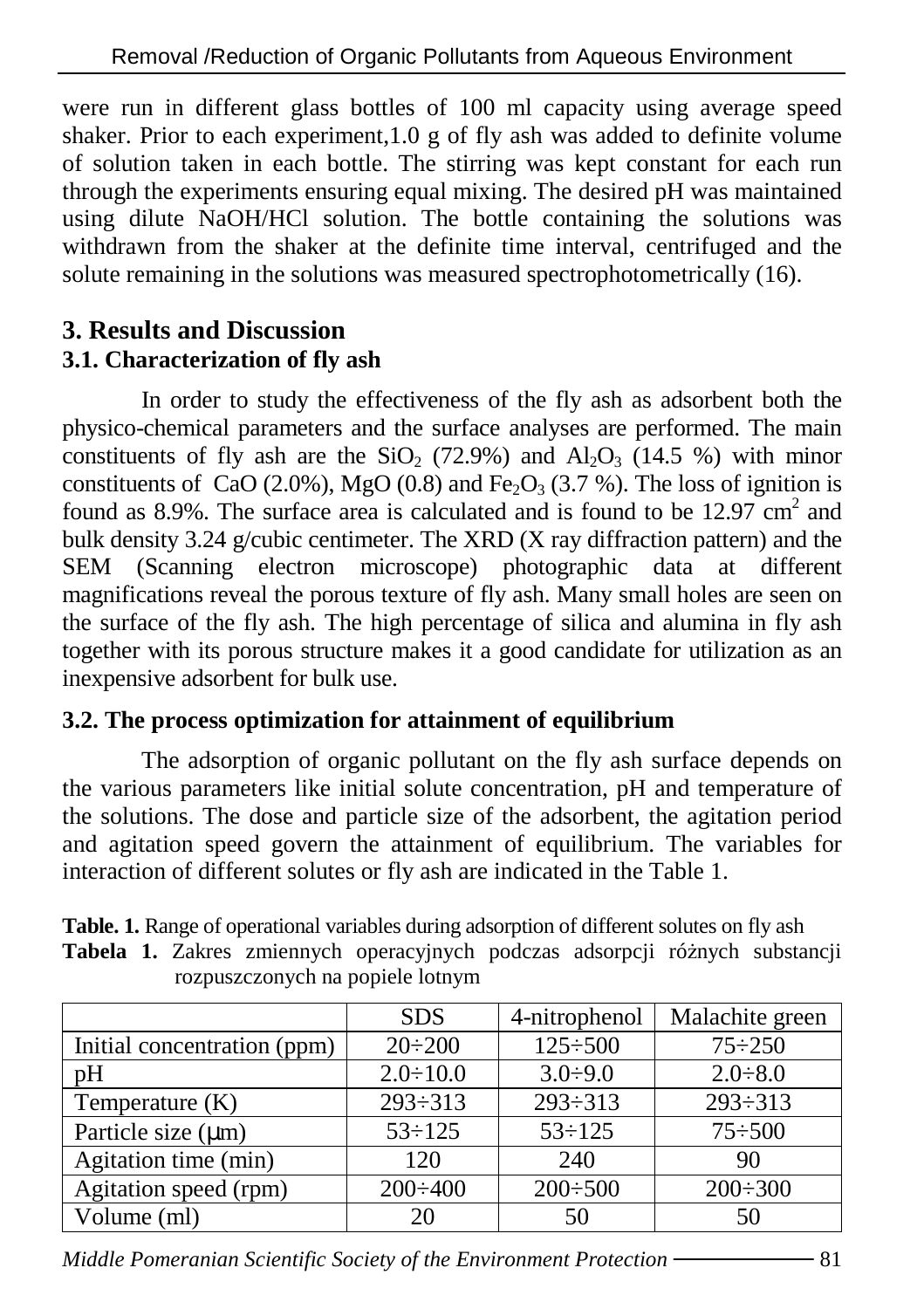The kinetics of solute removal at varying solute quantities at fixed FA dose follow an exponential nature. As the solute concentration increases the percent removal can be expressed as,

% adsorption =  $128.0 \text{ Co}^{0.08}$  for SDS % adsorption =  $1272.7 \text{ Co}^{0.6477}$  for 4-nitro phenol % adsorption =  $407.4 \text{ Co}^{0.34}$  for Malachite green

The curves are single, smooth and continuous indicating the formation of monolayer coverage on the outer interface of adsorbent [17]. Further for a fixed solute concentration as the dose of FA increases the amount of solute adsorption increases gradually. The adsorption is found to be fixed 73.0% for SDS at an initial concentration 125 ppm, 56.3% for 4-nitrophenol at an initial concentration 125 ppm and 85% for MG at an initial concentration 100 ppm. The variation of particle size greatly influenced the adsorption of all the solutes. The higher the surface area i.e. lower the particle size the more is the solute adsorption.

With increase in agitation time the solute adsorption is found to increase sharply at initial stage. The rate of increase decreases gradually as the equilibrium time is approached and becomes virtually constant near equilibrium. The equilibrium adsorption time is found to be 240 minutes for 4 nitrophenol, 120 minutes for SDS and 70 minutes for malachite green. The speed of agitation has a prominent role in determining the extent of adsorption. Higher the agitation speed the bigger is the extent of adsorption of all the studied solutes.

The temperature of the working solution plays an important role in the adsorption processes. With rise in temperature the extent of adsorption of the present solutes on FA is found to increase. This is probably due to enhanced interaction or increased equilibrium constant between solute and the adsorbent.

pH of the working solution is found to have a prominent role in adsorption. The zero point charge of the fly ash as well as the pKa of the solutes determine the pH for maximum adsorption of a particular solute. It is found that the optimum pH for maximum adsorption of SDS is 7.0, 4-nitrophenol is 6.8 and of 7.4 malachite green.

 Considering all the experimental parameters the optimum conditions for the solute adsorption are presented in Table 2.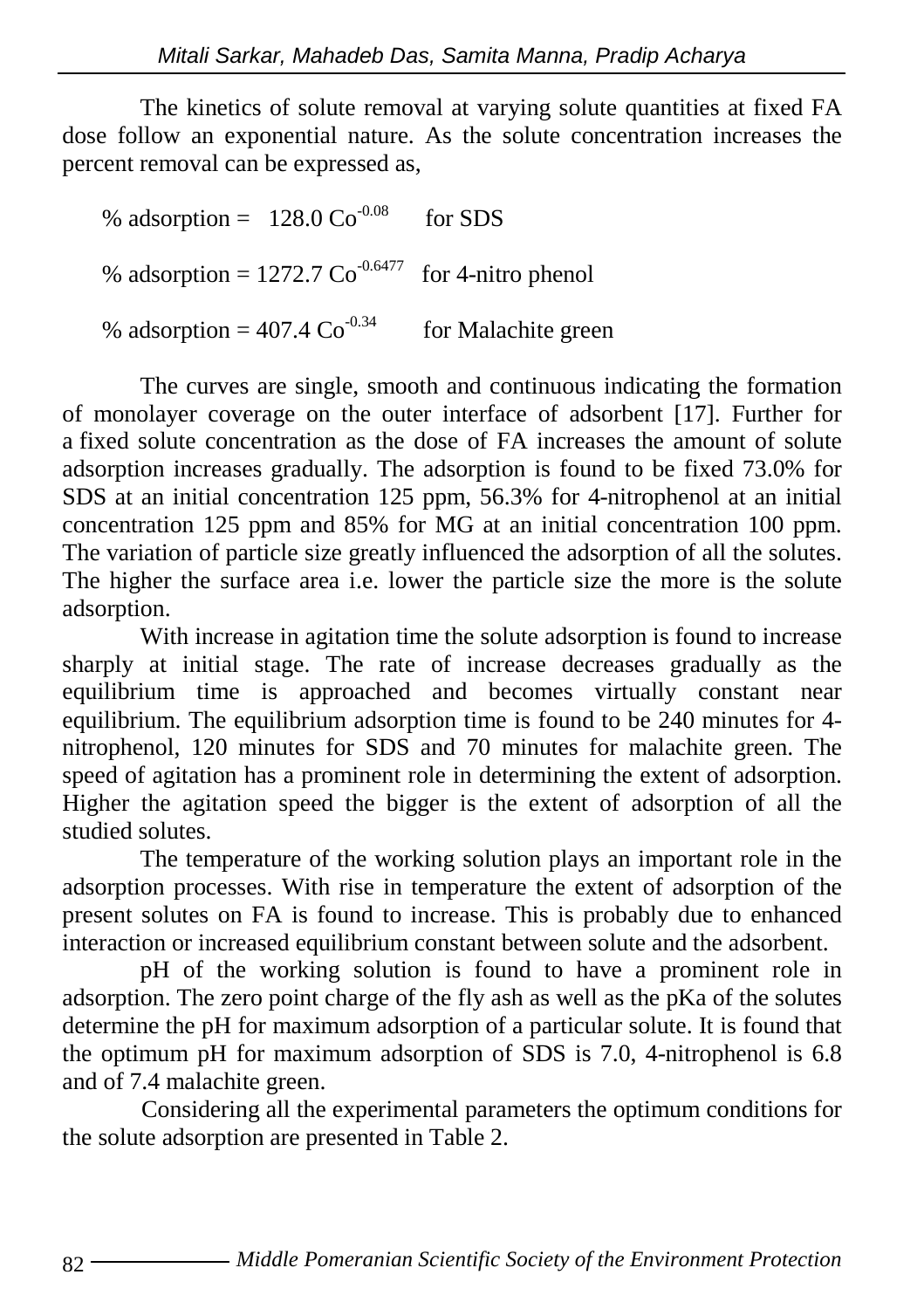|                                  | Solutes    |               |     |  |  |
|----------------------------------|------------|---------------|-----|--|--|
| Operational parameters           | <b>SDS</b> | 4-nitrophenol | MG  |  |  |
| Equilibrium agitation time (min) | 120        | 390           |     |  |  |
| Dose of $FA(gm/L)$               | 10         |               |     |  |  |
| PH                               | 7.O        | 6.8           |     |  |  |
| Particle size of $FA(\mu m)$     | 125        |               | 500 |  |  |

**Table 2.** Operational parameters for adsorption of different solutes on fly ash

Tabela 2. Operacyjne parametry dla adsorpcji różnych substancji rozpuszczonych na popiele lotnym

*For all the solutes the agitation speed is maintained at 500 rpm and the temperature is 303K* 

#### **3.3. Fly Ash-Solute adsorption isotherm**

The relationship between extent of solute adsorbed on fly ash (qe) and solute concentration (Ce) at equilibrium is known as the adsorption isotherm. The interpretation of adsorption isotherm is important in the context of efficient utilization of an adsorbent and the determination of the adsorption capacity for the respective solute. The adsorption isotherm is generally expressed according to empirical relationship of Freundlich or theoritically desired Langmuir relationship. Freundlich isotherm is considered to be a special case of heterogeneous surface energies whereas Langmuir isotherm assumes the identical adsorbent surface in respect of energy. The equilibrium data for the solutes are processed in accordance with Freundlich isotherm defined by following equation:

 $qe = K \cdot C^n e$ 

or it's linear form

$$
logqe = logK + n logCe.
$$

Plot of logqe against logCe is made to yield K from the intercept and n from the slope. Fitting of the equilibrium data to the linear Freundlich equation for SDS, 4-nitrophenol and MG are made. The regression coefficient  $(R^2)$  as correlation parameter is evaluated for each individual solute. The lower  $R^2$ value indicates that Freundlich isotherm is not applicable for the present solute – adsorbent system.

Langmuir isotherm is tested next for the present solute adsorbent system. The Langmuir isotherm is expressed as,

$$
Ce/qe=1/Q.b + Ce/Q
$$

*Middle Pomeranian Scientific Society of the Environment Protection* 83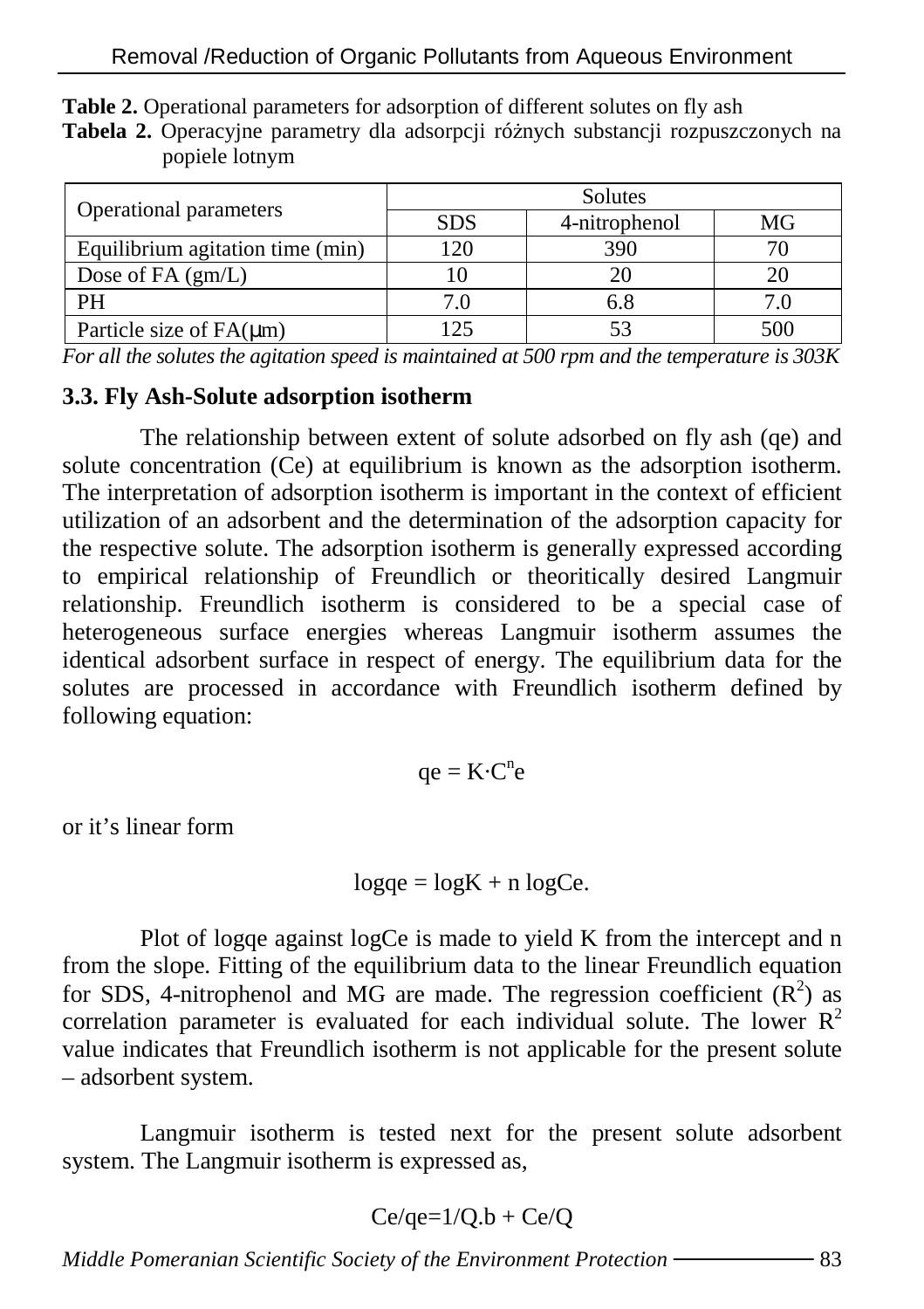Plot of Ce/qe against Ce yields straight line with higher  $R^2$  value (>0.98) for all the solutes studied. The Langmuir constant Q (indicative of adsorption capacity) and b (indicative of adsorption energy) are obtained from slope and intercept of the respective plot. The Langmuir model is therefore applicable in these solutes-adsorbent system.

Further, a dimensionless quantity **r**, defined as

$$
\bm{r}=1/1{+}Co{\cdot}b
$$

is developed taking the Langmuir constant b. The parameter indicates the shape of isotherm accordingly [18].

| $r$ –value | Type of isotherm |  |
|------------|------------------|--|
| r>1        | unfavourable     |  |
| $r=1$      | linear           |  |
| 0 < r < 1  | favourable       |  |
| $r = 0$    | irreversible     |  |

#### **3.4. Feasibility of the process**

The feasibility of the adsorption of solutes on fly ash was tested from the value of free energy change  $(ΔG)$ , which is related to the equilibrium constant (Kc) of the process as,

#### $\Delta G$ = -RTlnKc

It is found that for all the solutes the free energy change is negative. The process is thus spontaneous and favorable thermodynamically. The kinetic feasibility of the process is evaluated by evaluating the  $t(0.5)$  (time for 50%) adsorption) value. The shorter the  $t(0.5)$  value, the faster is the process. A comparison of the  $t(0.5)$  value for all the solutes indicates that the kinetic feasibility follows the order

 $MG > SDS > 4$ -nitro phenol in the present situation.

All the kinetic, thermodynamic and isotherm constants are furnished in Table 3.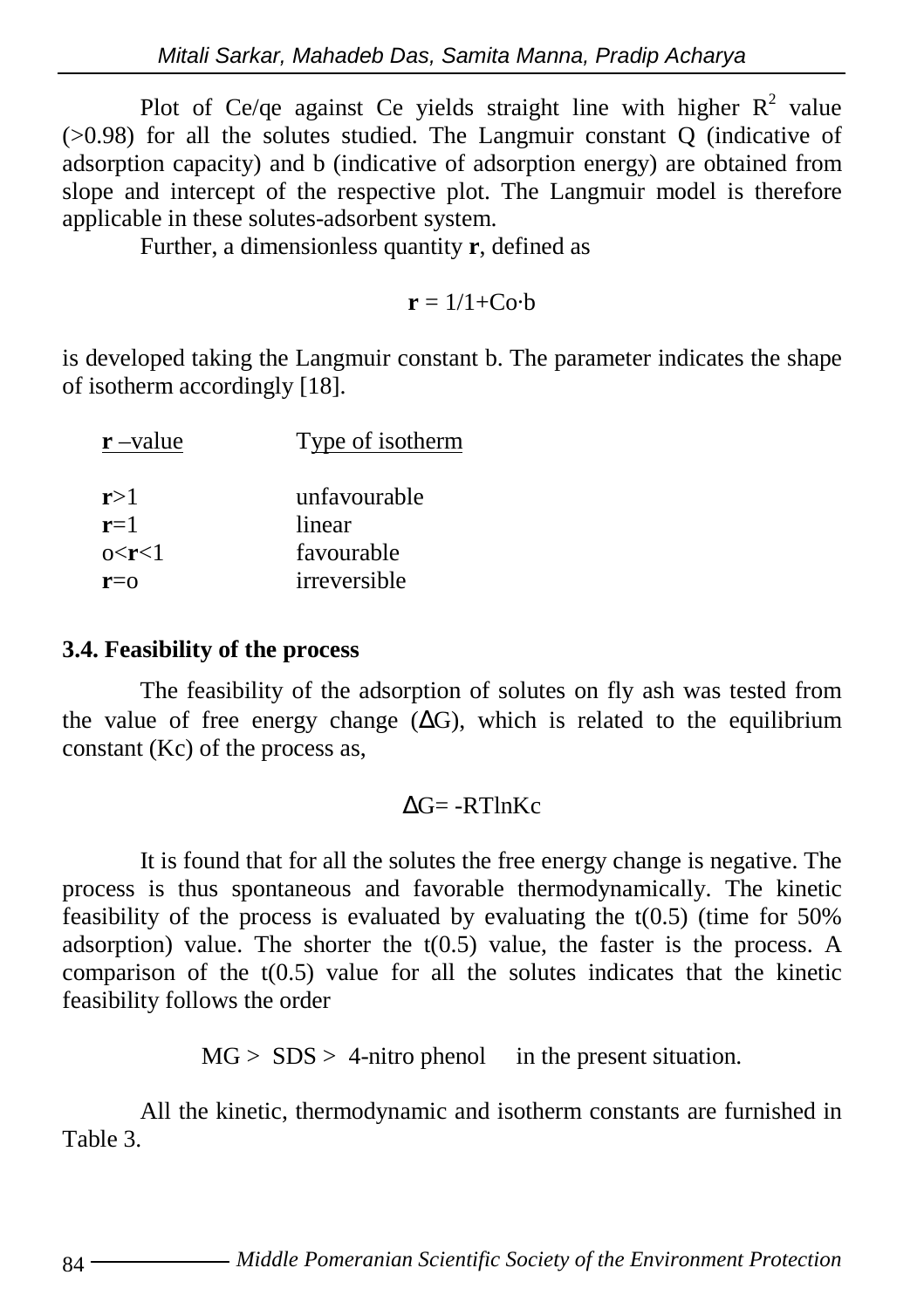|                       | Solutes    |                         |           |  |  |
|-----------------------|------------|-------------------------|-----------|--|--|
| Constant parameter    | <b>SDS</b> | 4-nitrophenol           | MG        |  |  |
| Q(mg/g)               | 25.03      | 6.4851                  | 9.5328    |  |  |
| b(L/mg)               | 0.1979     | $1.6074 \times 10^{-2}$ | 0.0684    |  |  |
|                       | 0.004      | 0.3823                  | 0.1629    |  |  |
| $-\Delta G$ (Kj/mole) | 6.94       | 158.5                   | 5.894     |  |  |
| min)                  |            | 185                     | Within 10 |  |  |

Table 3. Kinetic, thermodynamic and isotherm constants evaluated at 303 K **Tabela 3.** Stałe kinetyczne, termodynamiczne i izoterm obliczone przy 303K

## **4. Cost evaluation**

Removal of SDS, 4-nitrophenol and malachite green by activated carbon is an efficient and acceptable process. But the cost of operation is very high. Therefore, the present study is undertaken using fly ash as the adsorbent. Compared to activated carbon the efficiency of removal is less in case of 4-nitrophenol and SDS. But fly ash, being a waste material, is very cheap; only the carrying cost from the site of thermal plant to the laboratory is needed. Thus the use of fly ash in removing organic pollutants appears to be a cost viable. The simplicity of the technique makes the process quite acceptable.

### **References**

- 1. WHO Guidelines for drinking water Quality vol.1. Recommendation World Health Organisation, Geneva 1984.
- 2. **Van Emden** *Toxicity of some detergents tested on Adee asgypti.* Libietee Reticulee and Biomphalna glabrata. Env. Poll, 6, 279, 1971.
- 3. **Fitzhugh et al**.: *Some toxicitical properties of surface active agents*. J. Am. Pharm. Assoc. 37, 428 1948.
- 4. **Hopper, S. H.:** *Chronic oral toxicities of surface active agents.* J. Am. Pharm. Assoc. 38, 428 1949.
- 5. **Wheeler, O. H., Levy, E. M.:** *Adsorption of sterically hindered phenols on carbon.* Can J. Chem. 37, 1235 1959.
- 6. **Schewnger, N. J.:** *Surfactant adsorption by activated carbon in the range of low surfactant concentration*. Chemical Abstract 73, 101825g 1970.
- 7. **Waymen, C. H.:** *Surfactant sorption on clay menerals*. Proc. 11<sup>th</sup> Nat. clay conf. Pergamen Press. N. Y 1984.
- 8. **Krishna Murthy, S.:** *Soil adsorption of LAS.* J. Am. Soil Sci Soc 50, 685, 1986.
- 9. **De, A. K.:** *Removal of phenolic compounds from waste water by adsorption.* Chem. Env. Res. 2, 161 1993.
- 10. **Devarajulu, T., Vanusree, G and Krishnaiah, A.:** *Competitive adsorption of phenol and p-chlorophenol from aqueous solution on Amberlite XAD-7.* Ind. J. Env. Hlth 41, 98 1999.